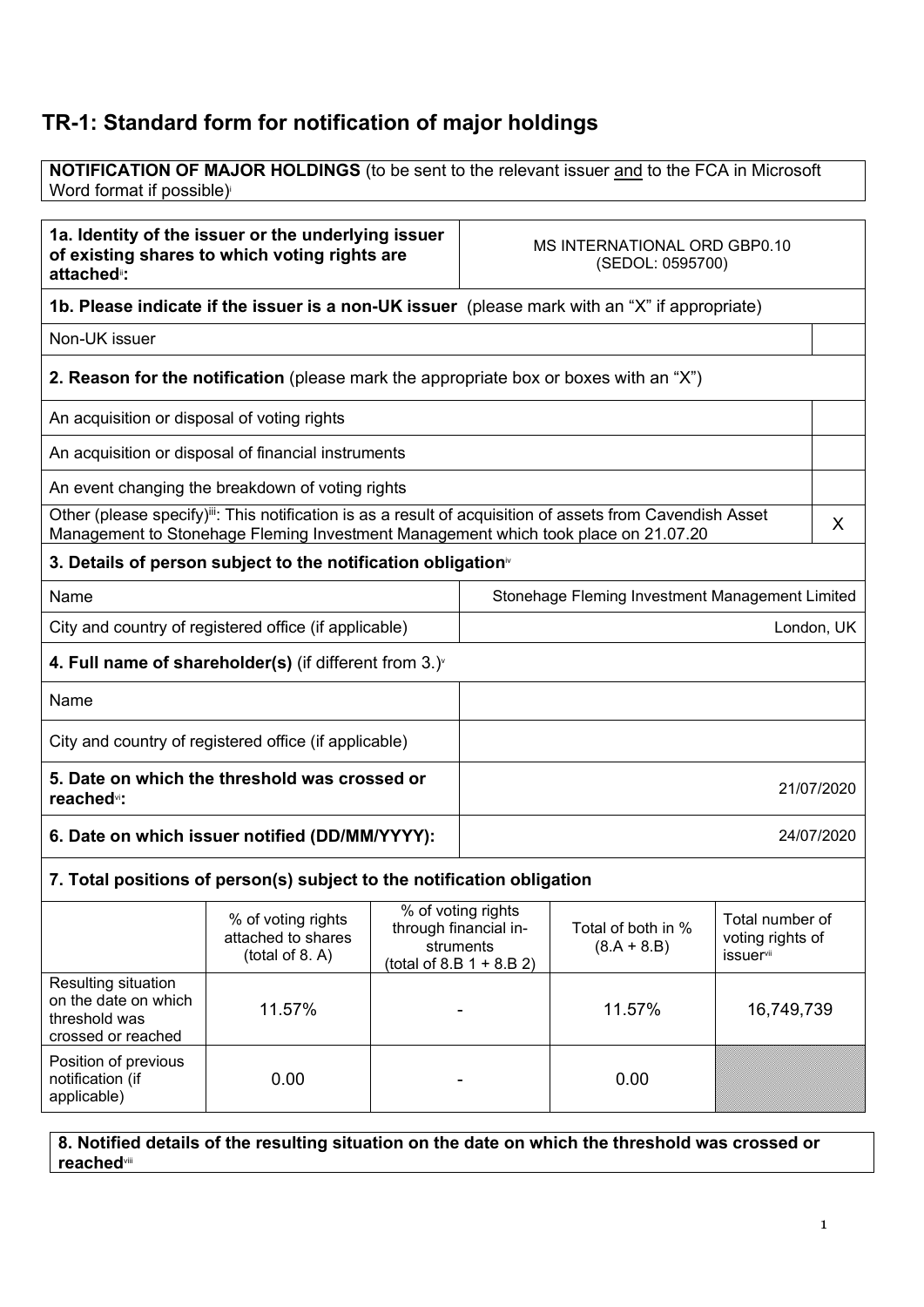| A: Voting rights attached to shares                |                                                               |                                                                       |                                                               |                                                                       |
|----------------------------------------------------|---------------------------------------------------------------|-----------------------------------------------------------------------|---------------------------------------------------------------|-----------------------------------------------------------------------|
| Class/type of<br>shares<br>ISIN code (if possible) | Number of voting rightsix                                     |                                                                       | % of voting rights                                            |                                                                       |
|                                                    | <b>Direct</b><br>(Art 9 of Directive<br>2004/109/EC) (DTR5.1) | <b>Indirect</b><br>(Art 10 of Directive<br>2004/109/EC)<br>(DTR5.2.1) | <b>Direct</b><br>(Art 9 of Directive<br>2004/109/EC) (DTR5.1) | <b>Indirect</b><br>(Art 10 of Directive<br>2004/109/EC)<br>(DTR5.2.1) |
| <b>Ordinary Shares</b><br>GB0005957005             | 1,938,284                                                     |                                                                       | 11.57%                                                        |                                                                       |
|                                                    |                                                               |                                                                       |                                                               |                                                                       |
|                                                    |                                                               |                                                                       |                                                               |                                                                       |
| <b>SUBTOTAL 8. A</b>                               | 1,938,284                                                     |                                                                       | 11.57%                                                        |                                                                       |

| B 1: Financial Instruments according to Art. 13(1)(a) of Directive 2004/109/EC (DTR5.3.1.1 (a)) |                                      |                                          |                                                                                                        |                    |
|-------------------------------------------------------------------------------------------------|--------------------------------------|------------------------------------------|--------------------------------------------------------------------------------------------------------|--------------------|
| <b>Type of financial</b><br>instrument                                                          | <b>Expiration</b><br>$date^{\times}$ | Exercise/<br><b>Conversion Period</b> xi | <b>Number of voting rights</b><br>that may be acquired if<br>the instrument is<br>exercised/converted. | % of voting rights |
|                                                                                                 |                                      |                                          |                                                                                                        |                    |
|                                                                                                 |                                      |                                          |                                                                                                        |                    |
|                                                                                                 |                                      |                                          |                                                                                                        |                    |
|                                                                                                 |                                      | <b>SUBTOTAL 8. B 1</b>                   |                                                                                                        |                    |

| B 2: Financial Instruments with similar economic effect according to Art. 13(1)(b) of Directive<br>2004/109/EC (DTR5.3.1.1 (b)) |                                      |                                             |                                                     |                            |                    |
|---------------------------------------------------------------------------------------------------------------------------------|--------------------------------------|---------------------------------------------|-----------------------------------------------------|----------------------------|--------------------|
| <b>Type of financial</b><br>instrument                                                                                          | <b>Expiration</b><br>$date^{\times}$ | Exercise/<br><b>Conversion</b><br>Period xi | <b>Physical or</b><br>cash<br><b>settlement</b> xii | Number of<br>voting rights | % of voting rights |
|                                                                                                                                 |                                      |                                             |                                                     |                            |                    |
|                                                                                                                                 |                                      |                                             |                                                     |                            |                    |
|                                                                                                                                 |                                      |                                             |                                                     |                            |                    |
|                                                                                                                                 |                                      |                                             | <b>SUBTOTAL</b><br>8.B.2                            |                            |                    |

| 9. Information in relation to the person subject to the notification obligation (please mark the |  |
|--------------------------------------------------------------------------------------------------|--|
| applicable box with an "X")                                                                      |  |

Person subject to the notification obligation is not controlled by any natural person or legal entity and does not control any other undertaking(s) holding directly or indirectly an interest in the (underlying) issuerxill  $X$